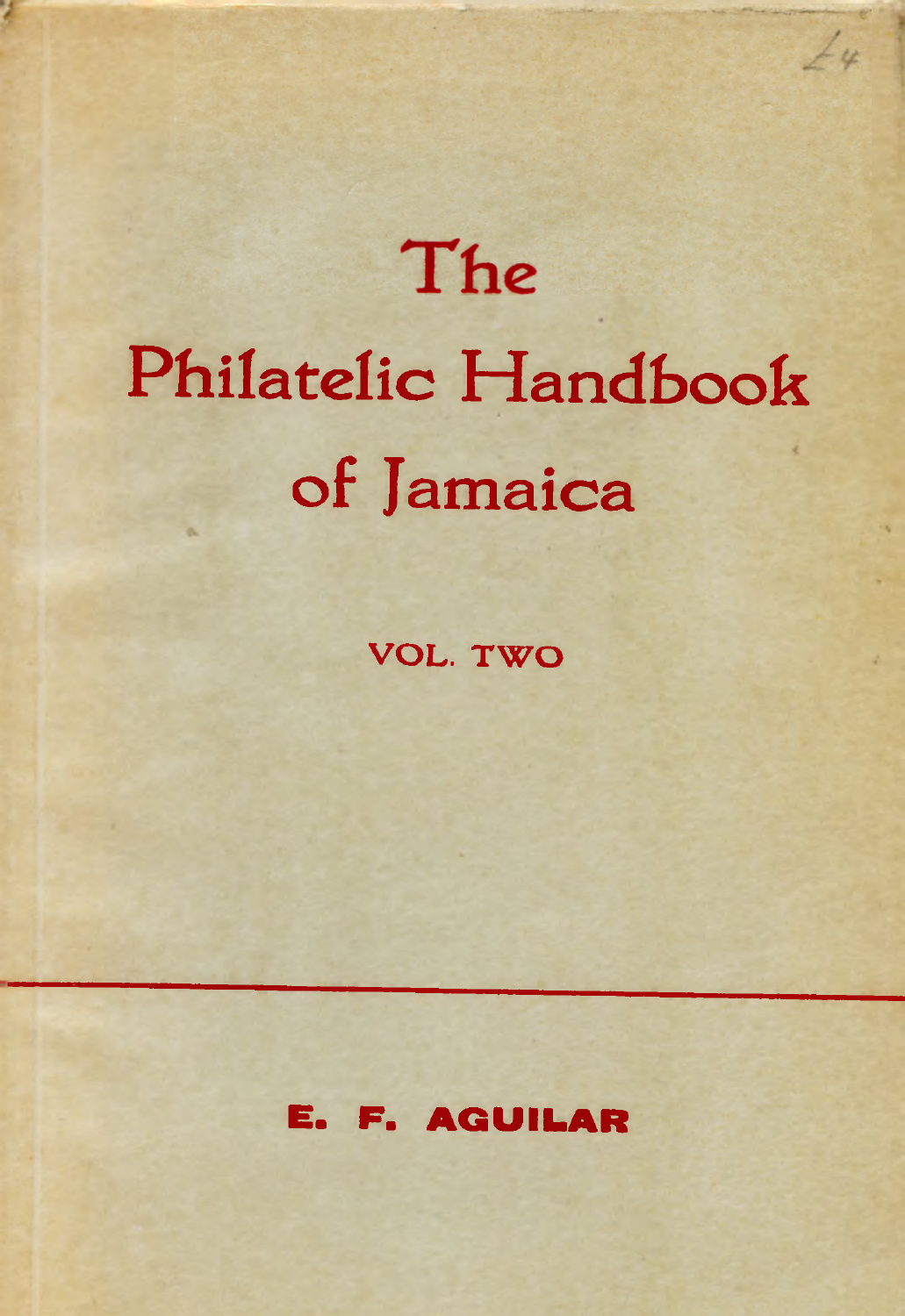### THE PHILATELIC HANDBOOK OF JAMAICA  $\overline{\phantom{a}}$

 $\bar{\mu}$ 

*Vol. Two*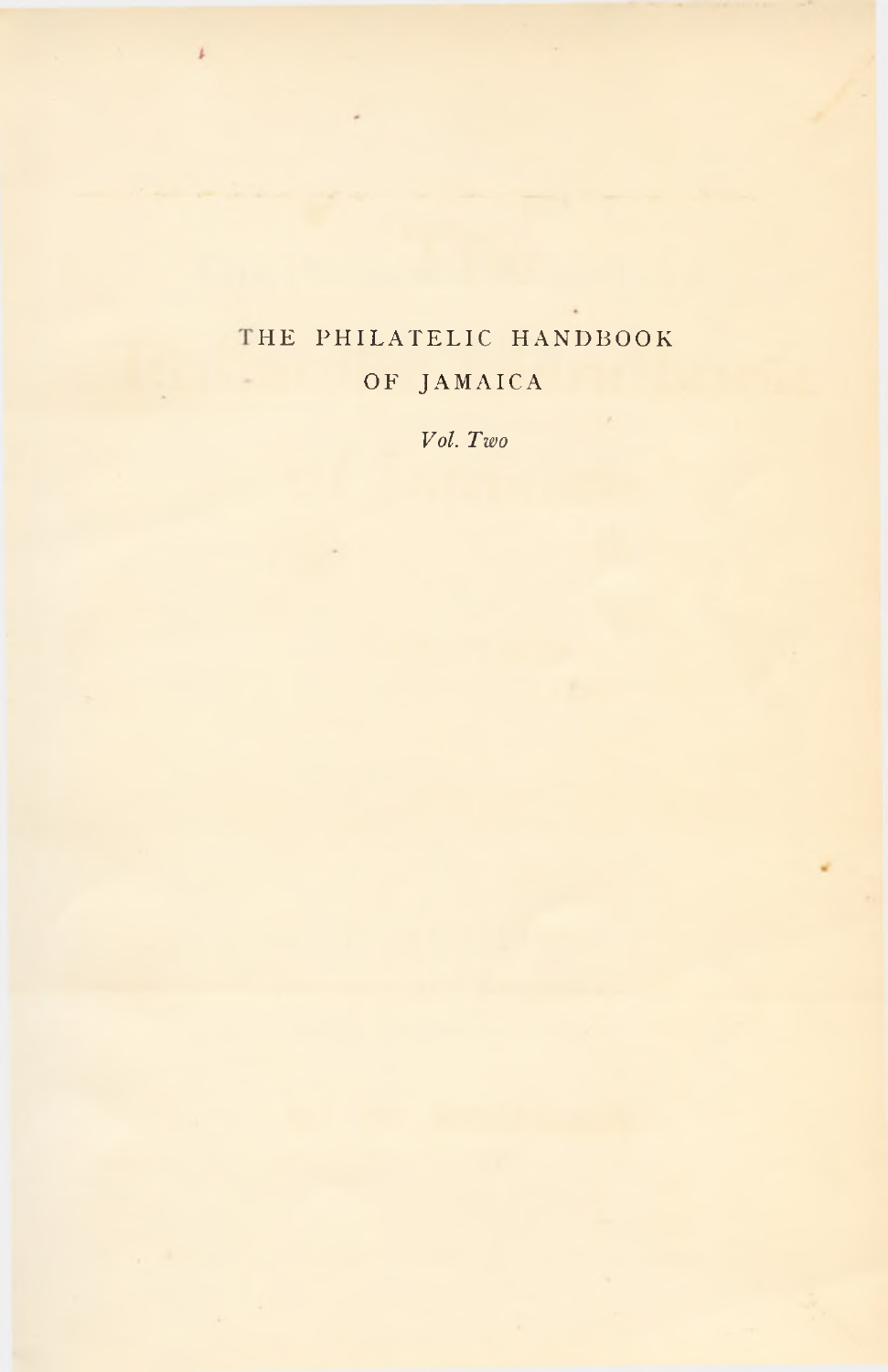# The Philatelic Handbook **of Jam aica**

*Vol. Two*

*by*

## **E. F. A G U I L A R**

P. O. BOX 406 KINGSTON JAMAICA, BRITISH WEST INDIES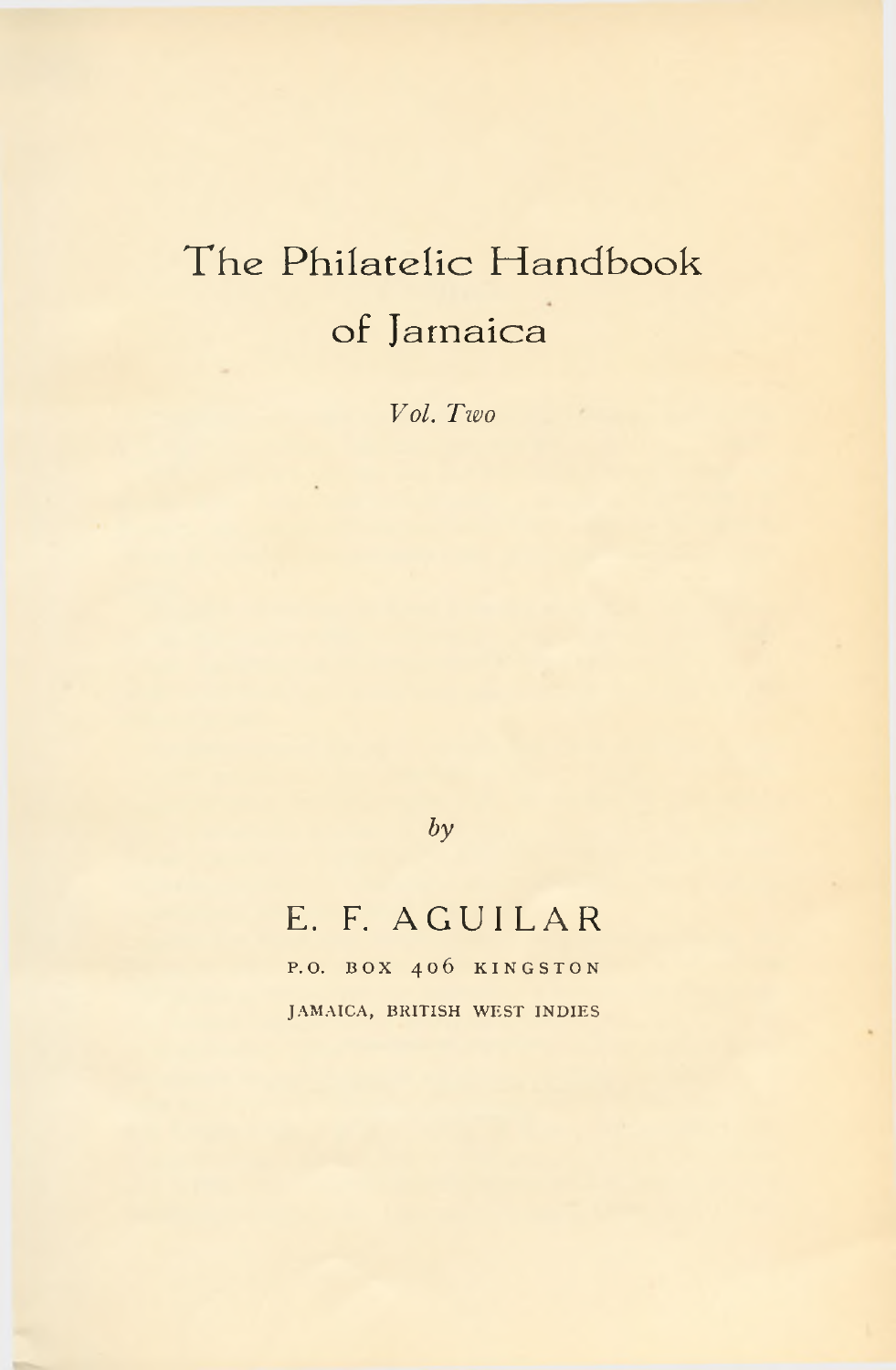## *Preface*

irstly I must thank Messrs Stanley Gibbons Ltd. for the dies which illustrate the stamps in this first chapter. Readers will see that in this edition, the prices are given for the mint, used, and on full cover. These prices are based in Jamaica, and readers will see that many items which are far easier to obtain in London, are certainly very much more difficult in this Colony.

The prices of an item on cover is merely average, as this depends on the obliterator number or the single ring strike. In all the early covers, the items can be worth eight to ten times more than it is listed in the *Handbook,* as the strike might be one of the rarest in the obliterator field.

The issued date of the *id* CC is still very much in doubt. During the past ten years I have handled, at the very least, five covers, ranging between June and August 1871. At auction, Mr Alex Watt's sale, his cover bore the date of 10th August 1872; while Mr Brinkley Turner's was dated August 1871. This item was actually auctioned off years ago, and has a catalogue listing in Scotts. The author has an extremely fine cover dated August 1871.

In the Key Plate issue, which is one of the popular stamps for the finding of obliterator numbers, and early postmarks, the *id* with the blue shade is still extremely difficult to locate in the duty plate. The Arms of Jamaica on the MCA paper, there is not " Ser .et" in the Id or  $2\frac{1}{2}d$  values. There are however, quite a number of fakes. In the war stamps the main varieties, and errors, have been listed but many more can be found. Booklets are getting more popular, each year, and I have made a general listing of these, which appears from George V issue onwards. These booklets are very rare in the Pictorial and Jubilee issues. In the Pictorial issue of 1919-21 one of the most interesting stamps is the  $1 \frac{1}{2} d$  value. It appears that in the fourth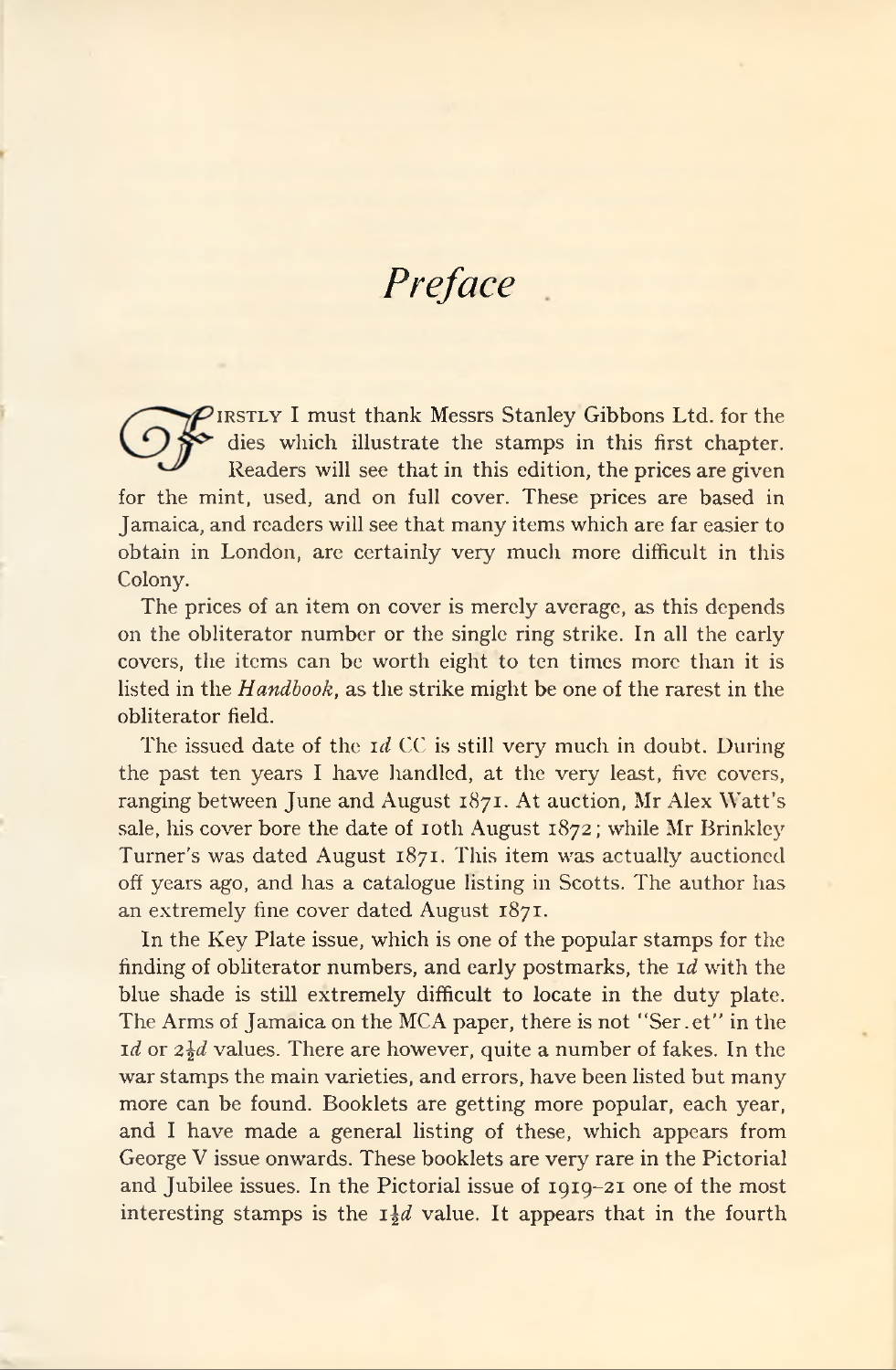printing the plate was getting worn as the impression on the bottom row shows a number of defects. Such as double impressions on part stamps and "CMBARKING" for "EMBARKING".

In the Pictorial issue with the script watermark, the  $2/-$  stamp can be found with the lower marginal edge imperforated of which only twelve copies can exist. While the double impression of the  $2/-$  and 10/- are both extremely scarce, and rare items. In the Jubilee issue the double flag staff variety occurs in the  $I_{\frac{1}{2}}d$ , 6*d*, and  $I$  – values. The latter being quite a scarce item. While the George VI issue the broken chimney in the  $1/-$  value is getting very difficult to locate. The  $\frac{1}{2}d$  with the watermark sideways so far has not been located in mint condition. In the Queen Elizabeth issue the  $Id$  stamp has been found in sheet form imperforated.

The last issue just published, the Federal stamps have numerous flaws but these have not been listed as the majority of the flaws are not constant.

The last issue just published, the Federal stamps have numerous flaws, but these have not been listed, as the majority of the flaws are not constant. All covers listed from 1923 onwards, are priced as first day of issue.

section two . *The obliterator numbers for Jamaica.* This chapter has been kindly prepared by Mr R. A. Gibson of the USA. It is a field which has always been very popular, and will give readers a very good idea of the number of stamps known on the different numbers, and also just exactly what items are missing.

Any collector having any of these stamps that might not be listed certainly would appreciate to hear from them.

It is interesting to record that up to the present times the obliterator letters "D", "E", and "F" are still unknown. The letter "C" was also discovered on full card, last year, by Mr Gildart.

section three . *The temporary rubber date marks issued in Jamaica since* 1880 *to the different parishes.* This has been one chapter which has to be carefully, checked, and re-checked, as so many temporary rubber date marks have been issued and re-issued. Some collectors will find that a town mark might be listed on their maps as Port Antonio while in the *Handbook,* it will be classified as St. Thomas or St. Mary. This is due to the fact, that the distributing point for mail comes from those post offices. In the past ten years, the temporary rubber date marks, better known as TRDs, have been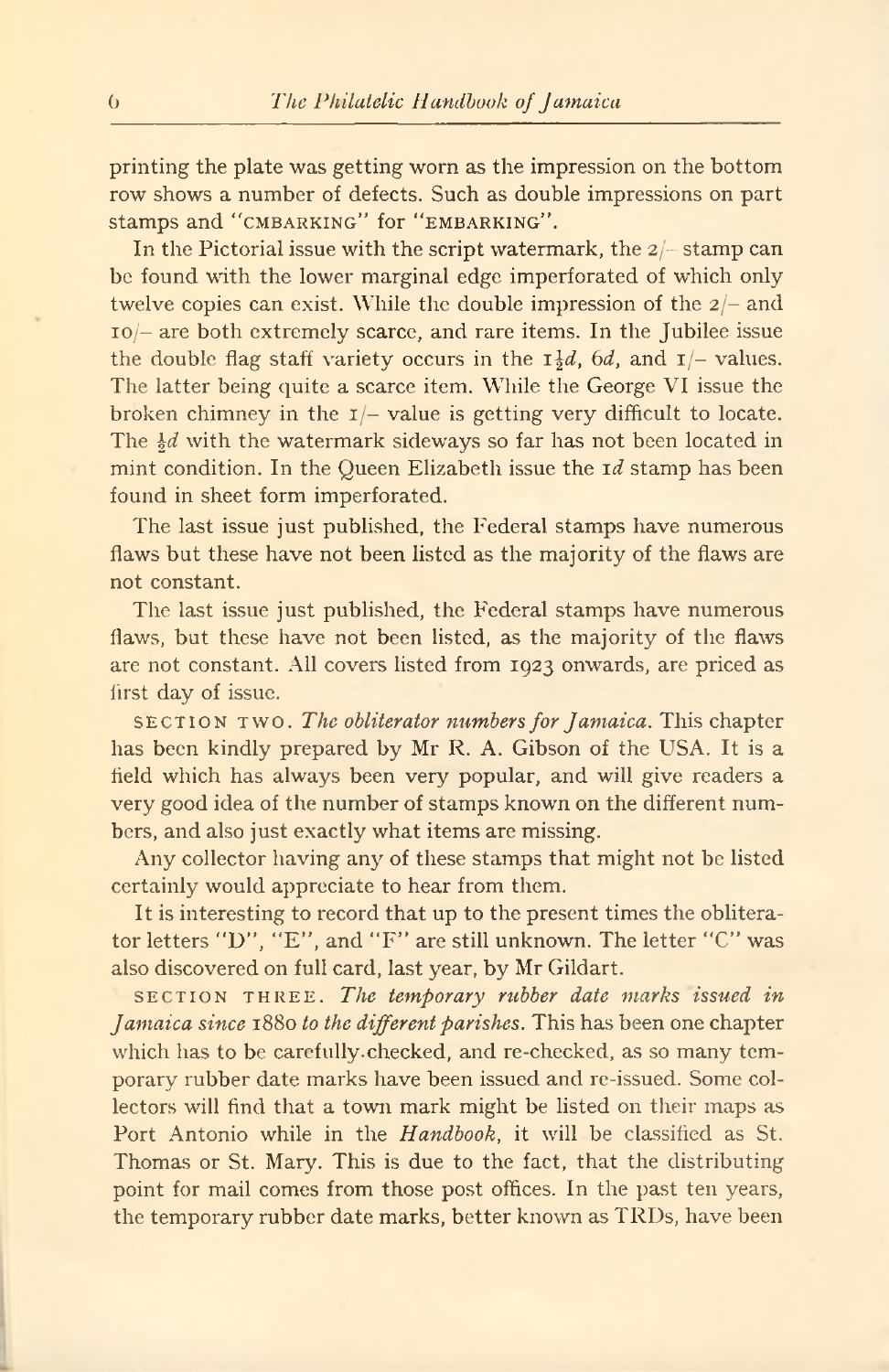extremely popular with collectors, and many of these marks are really extremely rare. Full illustration of all types will be found in the first volume of the *Handbook.*

In the modern types some of the most interesting strikes, seems to be with the UCWI which operated a post office for one week, so far only a few of these marks are known after which the post office was removed to Mona. Another mark that collectors might run into now and again, is the one the post mistress at Main Ridge used for three or four days, her sealing wax die, as a TRD stamp. The only initials that appear on the letter are the large "MR".

Altogether, this makes the *Philatelic Handbook,* which I now take pleasure in presenting.

### E. F. AGUILAR

P.O. BOX 406, *Kingston, Jamaica.*